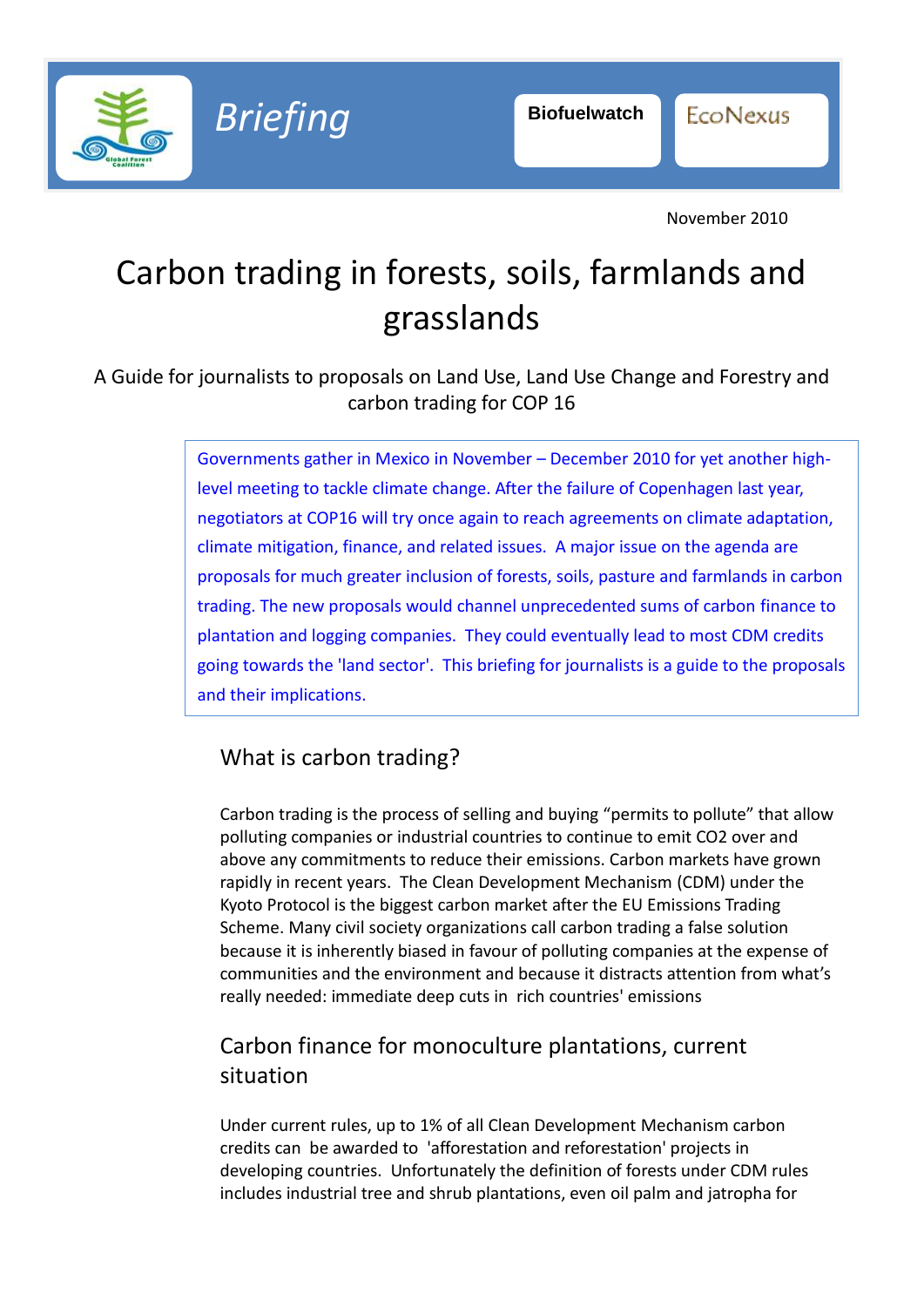#### agrofuels.

Amongst those current CDM 'afforestation and reforestation' projects are a large eucalyptus plantation owned by the company Plantar for pig iron production in Minas Gerais, Brazil, which has been shown to be directly linked to the illegal eviction of local people, the destruction of people's livelihoods and jobs, freshwater and soil depletion and pollution and the destruction of biodiverse wooded savannah. A CDM application for large jatropha plantations in Ghana for agrofuel production is currently under consideration. Industrial tree plantations also attract carbon finance through other non-Kyoto carbon trading schemes, including ones administered by the World Bank.

Projects in the agriculture sector are eligible for CDM funding if they are held to reduce emissions and within the last year and a half, agrofuels and bioenergy from large-scale plantations have also been included. However, carbon sequestration in soils and farmlands has so far been excluded from the CDM because of scientific doubts and because it can be quickly reversed, i.e. the carbon can soon go back into the atmosphere.

## New proposals for carbon trading in Land Use, Land Use Change and Forestry (LULUCF)

During COP16, negotiators will talk about expanding and extending carbon finance to include more industrial tree plantations as well as different agricultural practices, soils and grassland management.

Under current proposals  $^1$ , CDM funding for 'afforestation and reforestation' projects would continue for the time being to be limited to 1% of CDM credits.

However, a working group would be set up to consider how to include carbon sequestration in soils, croplands, grasslands and wetlands as well as forest management into the CDM. This would be a first big step towards the possibility of allowing unlimited, CDM credits for crop and tree plantations of all types as well as for industrial logging, which could then be considered for adoption at COP17 in 2011.

Scaling up carbon finance for industrial plantations would lead to even faster plantation expansion and land-grabbing at the expense of forests and other ecosystems, indigenous and forest dependent peoples, small farmers, pastoralists and other communities. New and risky techno-fixes, such as biochar, could for the first time become commercially viable and result in large new markets for wood and crops.

A series of further proposals, spread across the different Cancun negotiating texts, would also channel large-scale carbon finance to plantations and logging firms. Above all, it is proposed that developing countries could meet their

1

<sup>1</sup> See Chapter 3 of the negotiating text about "Consideration of further commitments for Annex I Parties under the Kyoto Protocol", <http://unfccc.int/resource/docs/2010/awg15/eng/17.pdf>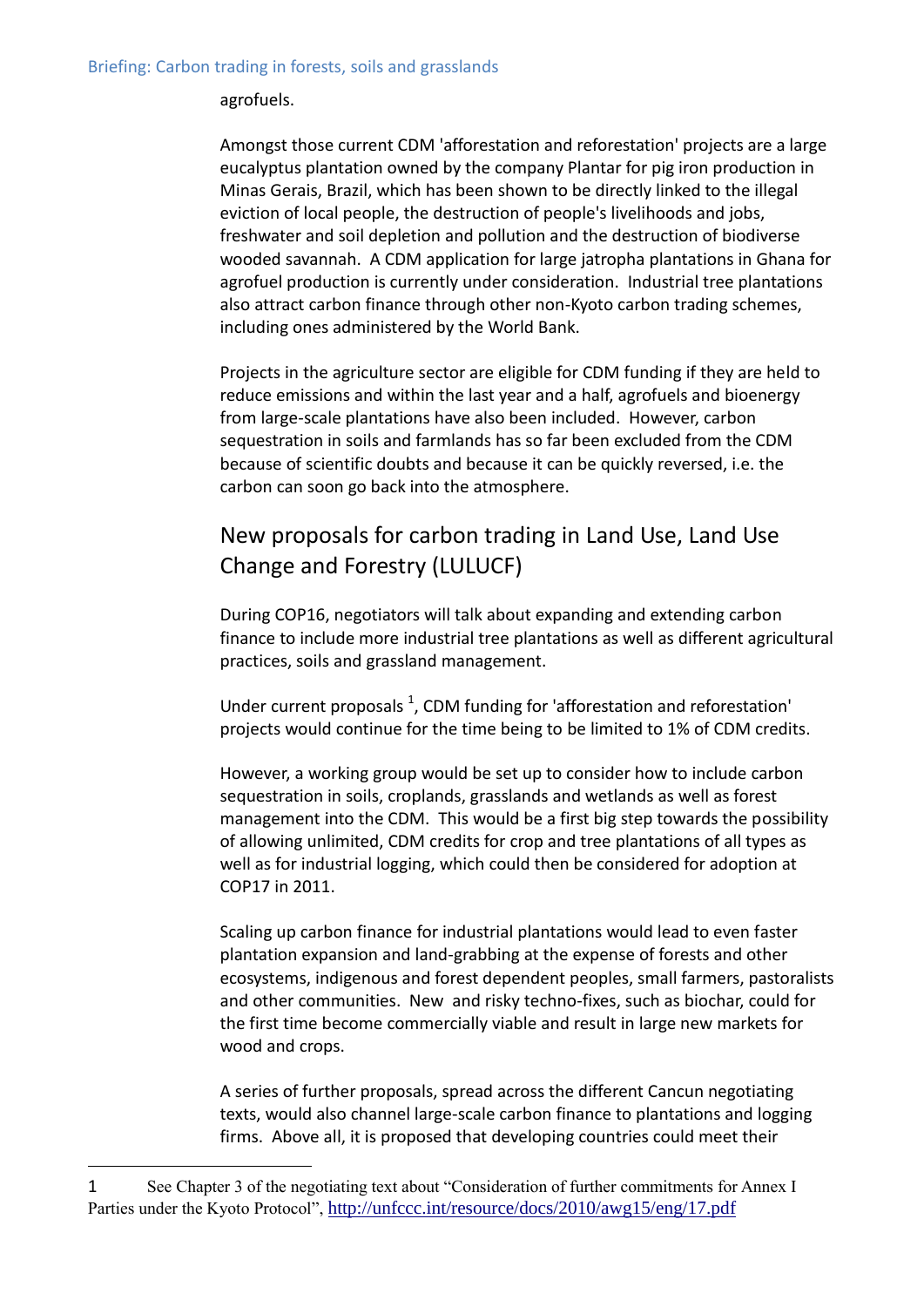#### Briefing: Carbon trading in forests, soils and grasslands

'emissions reduction' commitments through a range of other carbon trading schemes, not just those managed by UNFCCC. Some regional and voluntary carbon offset schemes already favour projects involving monoculture plantations and other 'land use'. It is also proposed that entirely new emissions trading schemes could be drawn up and that the 'tests' for projects to become eligible for CDM funding could be watered down even further.

### What would the proposals mean in practice?

The CDM and other carbon trading schemes provide cover for continuing business as usual with unhindered fossil fuel burning in developed countries. In developing countries, carbon finance already mainly benefits polluting industries, including fossil fuel and other energy companies and plantation companies (e.g. through CDM credits for bioenergy), at the expense of communities. Large-scale CDM funding for 'carbon sequestration' in soils, forests and farmlands could well breach the de-facto geo-engineering moratorium agreed by the Convention on Biological Diversity in October<sup>2</sup>.

A number of Parties, as well as business interests, would like to extend carbon trading to as wide a range of land-uses as possible, both in the CDM and in present and future market instruments, whether inside or outside the UNFCCC. Proposals in the current text are a major first step towards achieving this aim of putting soils and land-use into the carbon markets on a large scale.

Some of the practices most likely to benefit from the proposals are:

#### **Tree plantations for timber, pulp and paper and bioenergy**

The number of industrial tree plantation projects accredited for CDM funding has been steadily increasing since 2009 and lifting the current cap on CDM funding for 'afforestation and reforestation' would significantly speed up this trend. Under CDM rules, even clearcut plantations are classed as 'forests' – albeit 'temporarily unstocked'. Industrial tree plantations are being established at the expense of grasslands and other ecosystems and at the expense of small farmers, pastoralists, indigenous peoples and other forest dependent peoples. These plantations cause serious water and soil depletion and pollution and generally sequester far less carbon than the ecosystems they replace and even that will be emitted again to the atmosphere when they are cut down.

#### **GM no-till**

Monsanto and other agribusiness firms have been lobbying for many years to include soil carbon sequestration into the CDM so as to profit from carbon credits for GM soya, corn and other plantations. No-till farming commonly involves herbicide-resistant GM crops and the use of large quantities of herbicides and other agro-chemicals which poison people, wildlife, soils and water. It is claimed that soil carbon is increased when soils are not disturbed by tilling, but the evidence is contradictory at best, and there is evidence that the practice leads to higher greenhouse gas emissions from agrochemical use. No-till soya has led to

1

<sup>2</sup> See: [www.etcgroup.org/en/node/5227](http://www.etcgroup.org/en/node/5227)